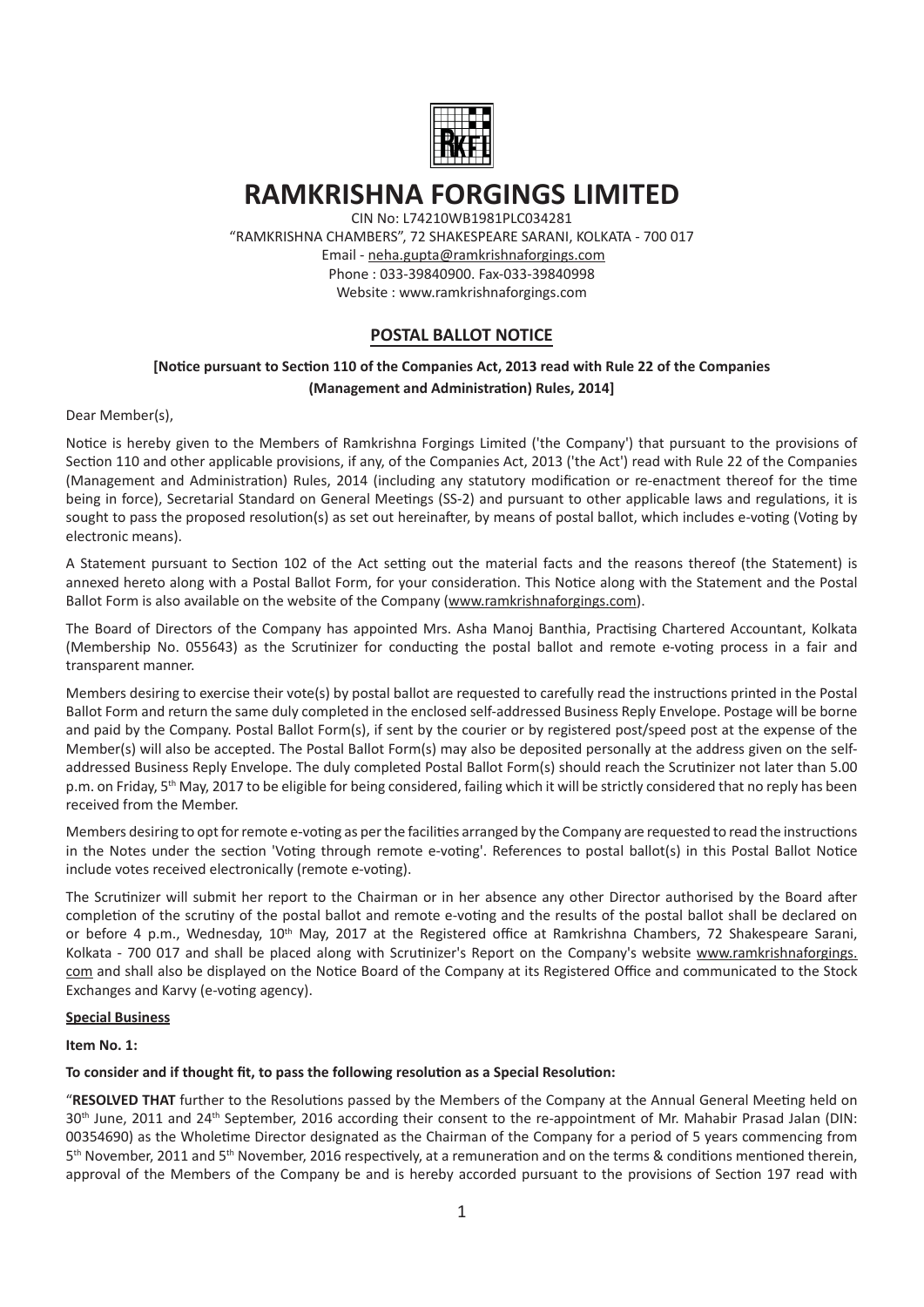Section II of Part II of Schedule V and all other applicable provisions, if any, of the Companies Act, 2013 (including any statutory modification or re-enactment thereof for the time being in force) and such other approvals as may be necessary in this regard, for the payment of the remuneration as minimum remuneration to Mr. Mahabir Prasad Jalan (DIN: 00354690) as the Wholetime Director designated as the Chairman of the Company for a period of three (3) years, i.e.from 1<sup>st</sup> April, 2016 to 4<sup>th</sup> November, 2016 and from 5<sup>th</sup> November, 2016 to 31st March, 2019 on the terms and conditions as set out in the Explanatory Statement annexed to this notice in the event of loss or inadequacy of profit earned by the Company during the aforesaid tenure of the appointment as recommended by the Nomination and Remuneration Committee and approved by the Board of Directors of the Company."

"RESOLVED FURTHER THAT the Board of Directors, Nomination & Remuneration Committee of the Board and the Company Secretary be and are hereby authorized to do all such acts, deeds, matters and things as may be considered necessary, proper, expedient, incidental or desirable to give effect to this Resolution."

#### **Item No. 2 :**

#### **To consider and if thought fit, to pass the following resoluƟon as a Special ResoluƟon:**

"RESOLVED THAT further to the Resolutions passed by the Members of the Company at the Annual General Meeting held on 30 June 2011 and 24th September, 2016 according their consent to the re-appointment of Mr. Naresh Jalan (DIN: 00375462) as the Managing Director of the Company for a period of 5 years commencing from 5th November 2011 and 5th November, 2016 respectively, at a remuneration and on the terms & conditions mentioned therein and/or any revision thereof which revision is also duly approved by Shareholders, approval of the Members of the Company be and is hereby accorded pursuant to the provisions of Section 197 read with Section II of Part II of Schedule V and all other applicable provisions, if any, of the Companies Act, 2013 (including any statutory modification or re-enactment thereof for the time being in force) and such other approvals as may be necessary in this regard, for the payment of the remuneration as minimum remuneration to Mr. Naresh Jalan (DIN: 00375462) as the Managing Director of the Company for a period of three (3) years, i.e. from 1<sup>st</sup> April, 2016 to 4<sup>th</sup> November. 2016 and from 5<sup>th</sup> November, 2016 to 31st March, 2019 on the terms and conditions as set out in the Explanatory Statement annexed to this notice in the event of loss or inadequacy of profit earned by the Company during the aforesaid tenure of the appointment as recommended by the Nomination and Remuneration Committee and approved by the Board of Directors of the Company."

"**RESOLVED FURTHER THAT** the Board of Directors, NominaƟon & RemuneraƟon CommiƩee of the Board and the Company Secretary be and are hereby authorized to do all such acts, deeds, matters and things as may be considered necessary, proper, expedient, incidental or desirable to give effect to this Resolution."

Place: Kolkata **Rajesh Mundhra** Dated: 11thFebruary, 2017 *Company Secretary*

By order of the Board

Registered Office: Ramkrishna Chambers 72, Shakespeare Sarani Kolkata - 700017

#### **IMPORTANT NOTES :**

1. The Explanatory Statement pursuant to Section 102(1) of the Companies Act, 2013, in respect of item nos. 1 and 2 which sets out details relating to Special Business at the meeting, forms part of this Notice.

The Postal Ballot Notice is being sent to the Members whose names appear on the Register of Members/ List of Beneficial Owners as received from National Securities Depository Limited (NSDL) and Central Depository Services (India) Limited (CDSL) as on 24<sup>th</sup> March, 2017. The Postal Ballot Notice is being sent to Members in electronic form to their email addresses registered with their Depository Participants/ the Company's Registrar and Share Transfer Agent and Members who have not registered their e-mail IDs will receive Notice of Postal Ballot along with physical ballot form through permitable means. Notice of Postal Ballot is also being sent to all the Directors and Auditors of the Company.

- 2. Members whose names appear on the Register of Members/ List of Beneficial Owners as on maintained by the Depositories as on the Cut-off date i.e. 24<sup>th</sup> March, 2017 will be considered for the purpose of remote e-voting and Postal Ballot. A person who is in receipt of this Notice but is not a member on the said date should treat this Notice for information **purposes only.**
- 3. In compliance with the provisions of Sections 108, 110 and other applicable provisions, if any, of the Act, read with the relevant rules made thereunder and Regulation 44 of the Securities and Exchange Board of India (Listing Obligations and Disclosure Requirements) Regulations, 2015 (as amended), the Company has also extended e-voting facility as an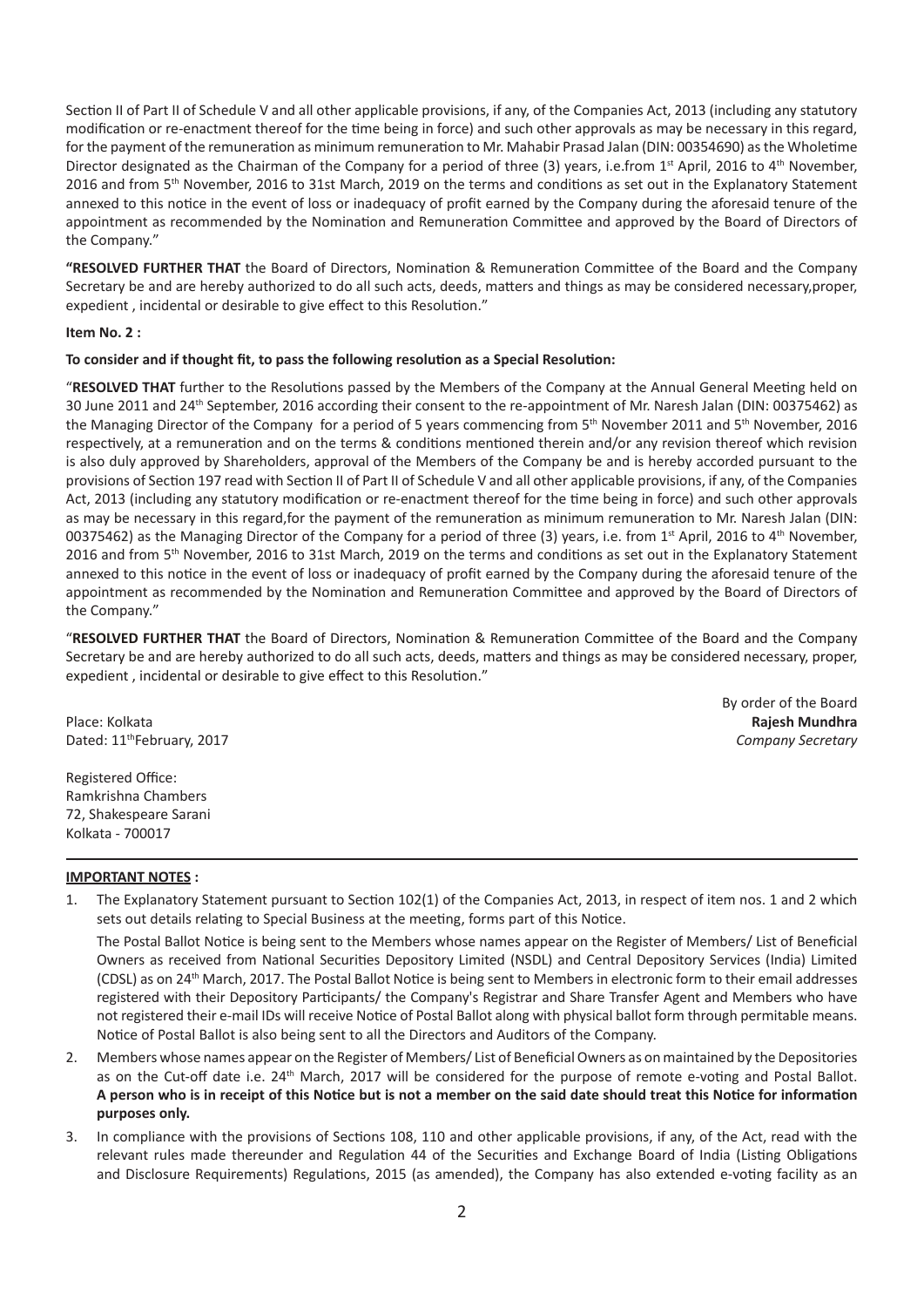alternate, for its members to enable them to cast their votes electronically. The Company has engaged the services of Karvy Computershare Private Limited (Karvy) as the Agency to provide remote e-voting facility. The instructions for Members opting for remote e-voting are annexed to this Notice

- 4. Members can opt for only one mode of voting i.e., either by postal ballot or remote e-voting. In case Members cast their votes through both the modes, voting done by remote e-voting shall prevail and votes cast through physical Postal Ballot Form will be treated as invalid.
- 5. Members who have received Postal Ballot Notice by email and who wish to vote through physical Postal Ballot Form or in case a Member is desirous of obtaining a duplicate Postal Ballot Form, he or she may obtain the Ballot Form from Registrar and ShareTransfer Agent (R & T Agent), M/s. Karvy Computershare Private Limited, Karvy Selenium Tower B, Plot Number 31 &32, Financial District, GachiBowli, Nanakramguda, Serilingampally, Hyderabad - 500032, Telangana, India or mail to evoting@karvy.com or at telephone no. 040-6716-2222 or from the Company at its Registered Office. The Registrar and Share Transfer Agent/Company shall forward the same along with self addressed business reply envelope to the Members or download the same from the Company's Website i.e. www.ramkrishnaforgings.com.
- 6. Members desiring to exercise their vote by physical postal ballot are requested to carefully read the instructions printed in the Postal Ballot Notice and Form and return the Form duly completed and signed, in the enclosed self addressed business reply envelope to the Scrutinizer, so that it reaches the Scrutinizer not later than Friday, 5<sup>th</sup> May, 2017 (5.00 p.m.). The postage of such envelope will be borne and paid by the Company. However, envelopes containing postal ballots, if sent by courier or registered/speed post at the expense of the Members will also be accepted. The voting period begins on 6<sup>th</sup> April, 2017 from 9.00 a.m(Thursday) and ends on 5<sup>th</sup> May, 2017 at 5.00 p.m (Friday). The remote e-voting shall be disabled by Karvy thereafter. Postal Ballot Form received after 5<sup>th</sup> May 2017 (5.00 p.m.) will be strictly treated as if no reply has been received from the Member. Once the vote on a resolution is cast by the member, the member shall not be able to change it subsequently.
- 7. All the documents referred to in the Notice dated 11<sup>th</sup> February 2017 shall be open for inspection by the Members at the Registered Office of the Company during normal working hours on any working day, excluding Saturdays, Sundays and Public Holidays between 11.00 am to 1.00 pm from the date of dispatch of the Notice till the last day of receipt of Postal ballot Forms.
- 8. Members may address their queries regarding voting by Postal Ballot or remote e-voting to the Company Secretary/Karvy Computershare Private Limited, the Registrar and Share Transfer Agents of the Company at their office at Karvy Selenium Tower B, Plot No. 31 & 32, Gachibowli, Financial District, Nanakramguda, Serilingampally, Hyderabad - 500 032, Telangana, India or mail to evoting@karvy.com or at telephone no. 040-6716-2222.
- 9. The results of the postal ballot will be posted on the website of the Company www.ramkrishnaforgings.com along with Scrutinizer's Report and shall be sent to the Stock Exchanges where the shares of the Company are listed and simultaneously to Karvy facilitating the evoting platform in this regard.
- 10. The Resolutions, if passed by majority, will be deemed to be passed on the last date specified for receipt of duly completed Postal Ballot Forms or e-voting, i.e., 5<sup>th</sup> May, 2017 (Friday). Members, who wish to be present at the venue at the time of declaration of the Result, may do so.
- 11. *Members who have not registered their e-mail addresses so far are requested to register their e-mail address for receiving all communicaƟon including Annual Report, NoƟces, Circulars, etc. from the Company electronically.*

### **STATEMENT PURSUANT TO SECTION 102 OF THE COMPANIES ACT, 2013**

#### **ITEM NO(S). 1-2**

Mr. Mahabir Prasad Jalan (DIN: 00354690) was re-appointed as the Wholetime Director designated as the Chairman of the Company and Mr. Naresh Jalan (DIN: 00375462) as the Managing Director of the Company for a period of 5 years commencing from 5<sup>th</sup> November, 2011 and their tenure expired on 4<sup>th</sup> November, 2016. Thereafter, the Board of Directors based on the performance during their earlier terms when the Company made considerable progress in terms of profitability, service & growth, re-appointed them in their current position for a further period of 5 years from 5<sup>th</sup> November, 2016. The above said appointment and the remuneration of Mr. Mahabir Prasad Jalan and Mr. Naresh Jalan and/or any revision thereof, which revision(s) are also approved by the Members, were duly approved by the Members at the Annual General Meetings held on 30<sup>th</sup> June, 2011 and 24<sup>th</sup> September, 2016 respectively.

The Company had been making consistent adequate profit for the last 3 financial years. However, the Medium and Heavy Commercial vehicle segment fell by 18.90 per cent in second quarter of the financial year 2016-17 as compared to 1st quarter of the financial year 2016-17.

The demand of the class-8 trucks in North American market also fell sharply by more than 30% in the calendar year 2016 as compared to calendar year 2015.

On account of the above two factors the total net sales for the half year ended 30th September, 2016 was Rs. 374.20 Cr as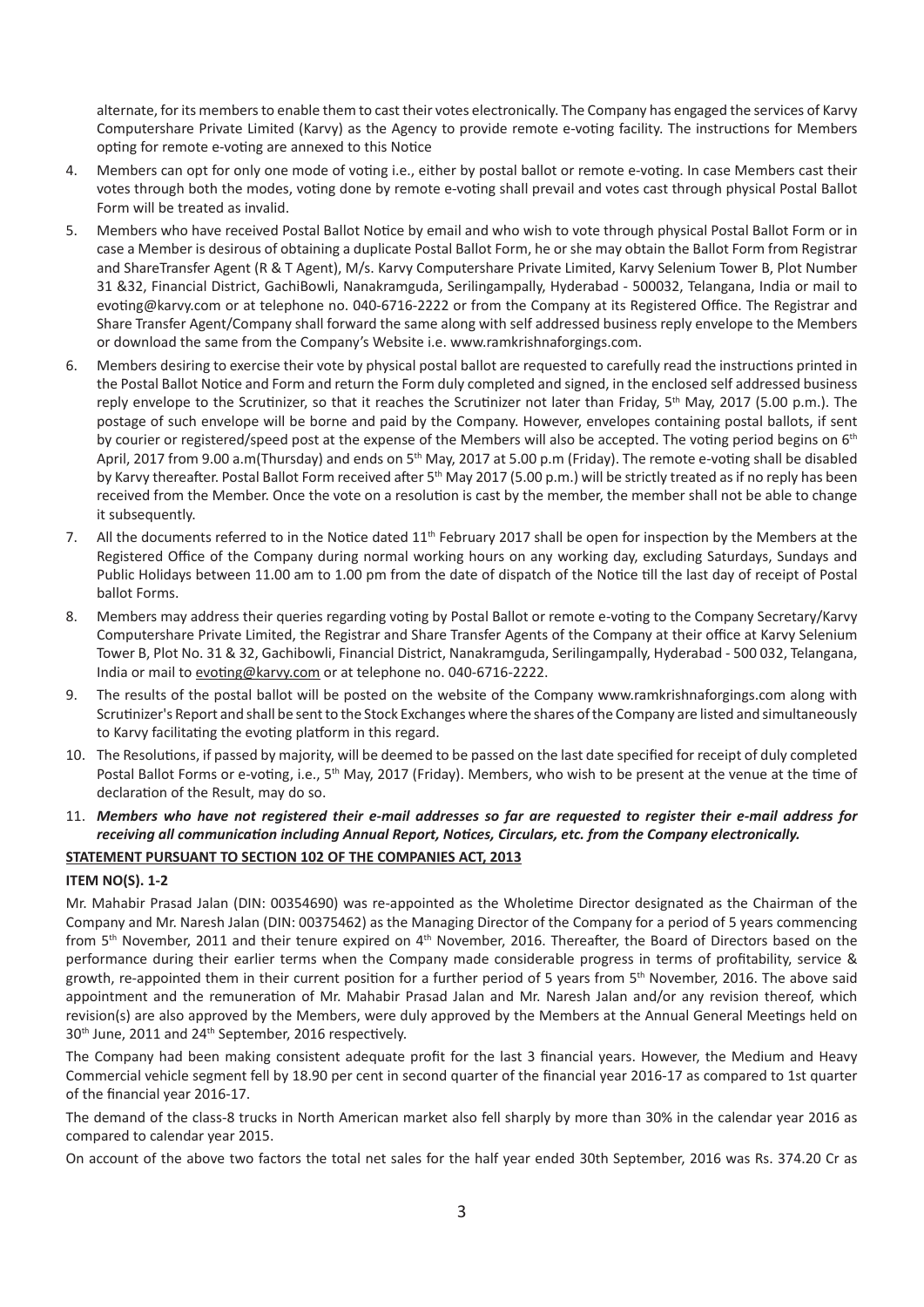compared to Rs. 471.83 Cr for the half year ended 30<sup>th</sup> September, 2015 resulting in the fall of 20.60%. The export turnover fell from Rs. 246.70 Cr for the half year ended 30th September, 2015 to Rs. 119.50 Cr for the half year ended 30th September, 2016 resulting in the fall of 51.55%.

The Company has also embarked upon a major expansion of its forging facilities by 80000 tons which got finally commercialized in December, 2015. However, the Company was not able to make optimum utilisation of the new facilities on account of the poor demand as mentioned above.The operational cost of the Company increased due to sub-dued capacity utilization of the new facilities. The fall in exports also led to increase in the interest cost.

Thus, on account of the above reasons the Company shall not able to earn adequate profits in the Financial Year 2016-17.

Owing to the above factors, the profits to be earned by the Company during the financial years may not be as per expectations and may become inadequate for the purpose of managerialremuneration in terms of Section 197 of the Companies Act, 2013.

In view of the above, the payment of the managerial remuneration for the period 2016-17, 2017-18 and 2018-19 may fall within the purview of Section II of Part II of Schedule V of the Companies Act, 2013 (as amended) which lays down the following limits for payment of managerial remuneration:

| Where the effective capital is | Maximum Yearly Permissible Limit of Managerial Remuneration Per Person         |  |
|--------------------------------|--------------------------------------------------------------------------------|--|
| Rs. 250 crores or more         | Rs. 120 lakhs plus 0.01% of the effective capital in excess of Rs.250 crores** |  |

\*\* Provided that the above limits shall be doubled if the resolution passed by the shareholders is a special resolution.

The maximum remuneration payable per person under Section II of Part II of Schedule V of the Companies Act 2013 excludes the undermentioned perquisites

- Company's contributions to Provident Fund, Superannuation Fund or Annuity Fund to the extent these either singly or put together are not taxable under the Income Tax Act;
- Gratuity payable at a rate not exceeding half a month's salary for each completed year of service;
- Encashment of leave at the end of tenure.

is based on effective capital of the Company as on 31st March, 2016. The effective Capital of the Company as on  $31<sup>st</sup>$  March 2016 is more than 250 Cr.

Accordingly, the Board of Directors at its Meeting held on 11 February 2017 felt it prudent to approach the Members of the Company seeking their approval by way of special resolutions to the remuneration payable to the aforesaid managerial personnel for a period of three (3) years i.e. from 1st April 2016 to 4<sup>th</sup> November, 2016 and from 5<sup>th</sup> November, 2016 to 31st March 2019 in the event of loss or inadequacy of profits during the aforesaid financial years. The details of remuneration of the aforesaid Managerial Personnel are given in **Annexure-I** and the detailed particulars in respect of the Company and each of the aforesaid managerial personnel are given in **Annexure-II** forming part of this Notice.

Having regard to the above, the resolutions set out at item Nos. 1 & 2 have been proposed and the Board of Directors recommends the same for your approval based on the recommendations of the Nomination & Remuneration Committee.

The Company has not made any default in repayment of any of its debts or interest thereon payable thereon for a continuous period of thirty days in the preceding financial year before the date of appointment of such managerial person(s).

Except Mr. Mahabir Prasad Jalan and Mr. Naresh Jalan, and their relatives, none of the Directors and Key Managerial Personnel of the Company and their relatives are concerned or interested, financial or otherwise in above Resolutions.

Place: Kolkata **Rajesh Mundhra** Dated: 11thFebruary, 2017 *Company Secretary*

By order of the Board

Registered Office: Ramkrishna Chambers 72, Shakespeare Sarani Kolkata - 700017

#### **ANNEXURE-I**

#### **Mr. Mahabir Prasad Jalan**

The details of remuneration at which Mr. Mahabir Prasad Jalan(DIN: 00354690) was reappointed as the Wholetime Director Designated as Chairman for a period of 5 years commencing from  $5<sup>th</sup>$  November 2011, duly approved by the Members of the Company at the Annual General Meeting(s) of the Company held on 30 June 2011 and further reappointed as the Wholetime Director Designated as Chairman for a period of 5 years commencing from 5th November 2016, duly approved by the Members of the Company at the Annual General Meeting of the Company held on 24<sup>th</sup> September 2016 are as follows:-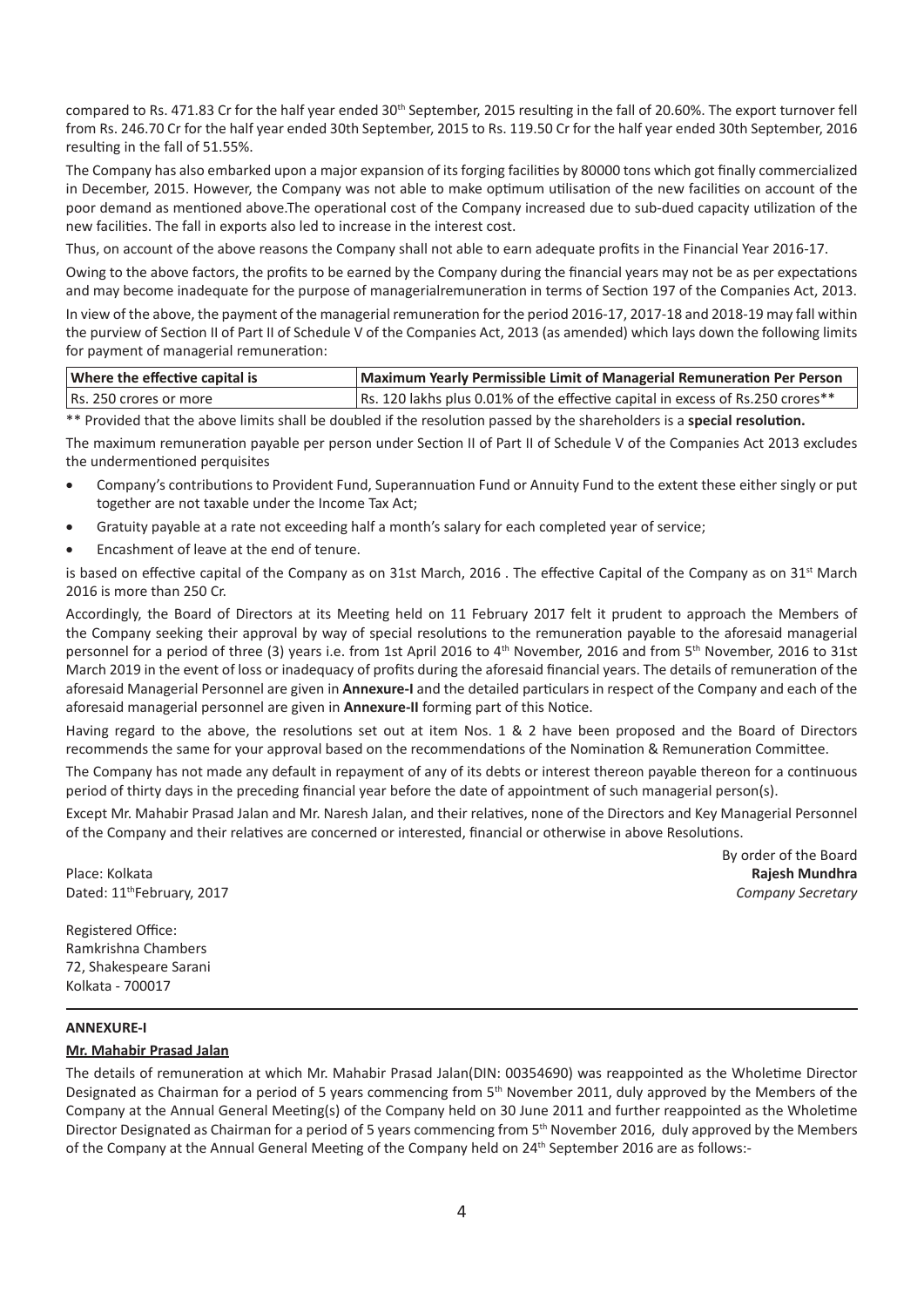#### Emoluments:

Subject to the overall limits as prescribed in Schedule V of the Companies Act, 2013 (5% of the Net Profits in case of one Managerial Personnel and 10 % of Net Profits in case of more than one Managerial Personnel)

#### **For the period : 01/04/2016- 04/11/2016**

**a) Basic Salary:**Rs. 7,85,000/- per month - Rs. 13,00,000/- per month

The increase in remuneration will be made after being approved by the Board of Directors within the above mentioned Limit.

#### **For the period : 05/11/2016- 31/03/2019**

#### **a) Basic Salary:**Rs. 10,00,000/- per month - Rs. 23,00,000/- per month.

The increase in remuneration will be made after being approved by the Board of Directors within the above mentioned Limit.

#### **Benefits:**

- **i.** Accommodation: Furnished Residential Accommodation or House Rent Allowance @ 50% (fifty percent) of the basic salary.
- ii. Expense pertaining to electricity, gas, water, furnishings and other utilities for self and family in accordance with the rules of the Company or as may be agreed to by the Board of Directors or Committee with the Whole Time Director subject to a maximum of 10 % of the basic salary.
- **iii. Medical Reimbursement:**Reimbursement of expenses incurred for self and family subject to a 15% of the basic salary in a year. In addition hospitalization expenses incurred in India for self and family will be paid on actual basis
- **iv. Leave Travel Concession:** For self and family once in a year subject to 20 % of the basic salary in a year.
- **v. Club Fees:** Fees of Clubs in accordance with the rules of the Company or as may be agreed to by the Board of Directors or Committee thereof with the Whole Time Director but no Life membership fee or Admission fee is to be paid by the Company.
- **vi.** Provision of Company's Car with driver for use on Company's business. It will not be considered as benefits. He will be however billed by the Company for use of car for private purposes, if any.
- vii. Provision for use of telephone, telefax, audio/video conferencing and other communication facilities at residence shall not be included in the computation of perquisites and allowances for the purpose of calculating the said ceiling.
- viii. Commission: Such percentage of commission (in addition to salary, allowances, perquisites and benefits as stated above) calculated with reference to the net profit of the Company for each Financial Year as may be fixed by the Board of Directors or Committee thereof which together with salary and monetary value of allowances, perquisites and benefits shall not exceed the ceiling laid down under Section 309 of the Companies Act,1956 (Currently Sec. 197 of the Companies Act, 2013).

#### **Mr. Naresh Jalan**

The details of remuneration at which Mr. Naresh Jalan (DIN: 00375462) was re-appointed as the Managing Director of the Company for a period of 5 years commencing from 5<sup>th</sup> November 2011, duly approved by the Members of the Company at the Annual General Meeting(s) of the Company held on 30 June 2011 and/or further revision thereof which was also duly approved by the members and his further re-appointment as the Managing Director of the Company for a period of 5 years commencing from 5<sup>th</sup> November 2016 duly approved by the Members of the Company at the 34th Annual General Meeting of the Company held on 24<sup>th</sup> September, 2016 are as follows:-

#### Emoluments:

Subject to the overall limits as prescribed in Schedule V of the Companies Act, 2013 ( 5% of the Net Profits in case of one Managerial Personnel and 10 % of Net Profits in case of more than one Managerial Personnel)

#### **For the period : 01/04/2016- 04/11/2016**

**a) Basic Salary :** Rs. 6,60,000/- per month - Rs. 11,00,000/- per month.

The increase in remuneration will be made after being approved by the Board of Directors within the above mentioned Limit.

#### **For the period : 05/11/2016- 31/03/2019**

**a) Basic Salary :** Rs. 8,25,000/- per month - Rs. 19,00,000/- per month.

The increase in remuneration will be made after being approved by the Board of Directors within the above mentioned Limit.

- **b) Benefits:**
	- **i. Accommodation:** Furnished Residential Accommodation or House Rent Allowance @ 40% (forty percent) of the basic salary.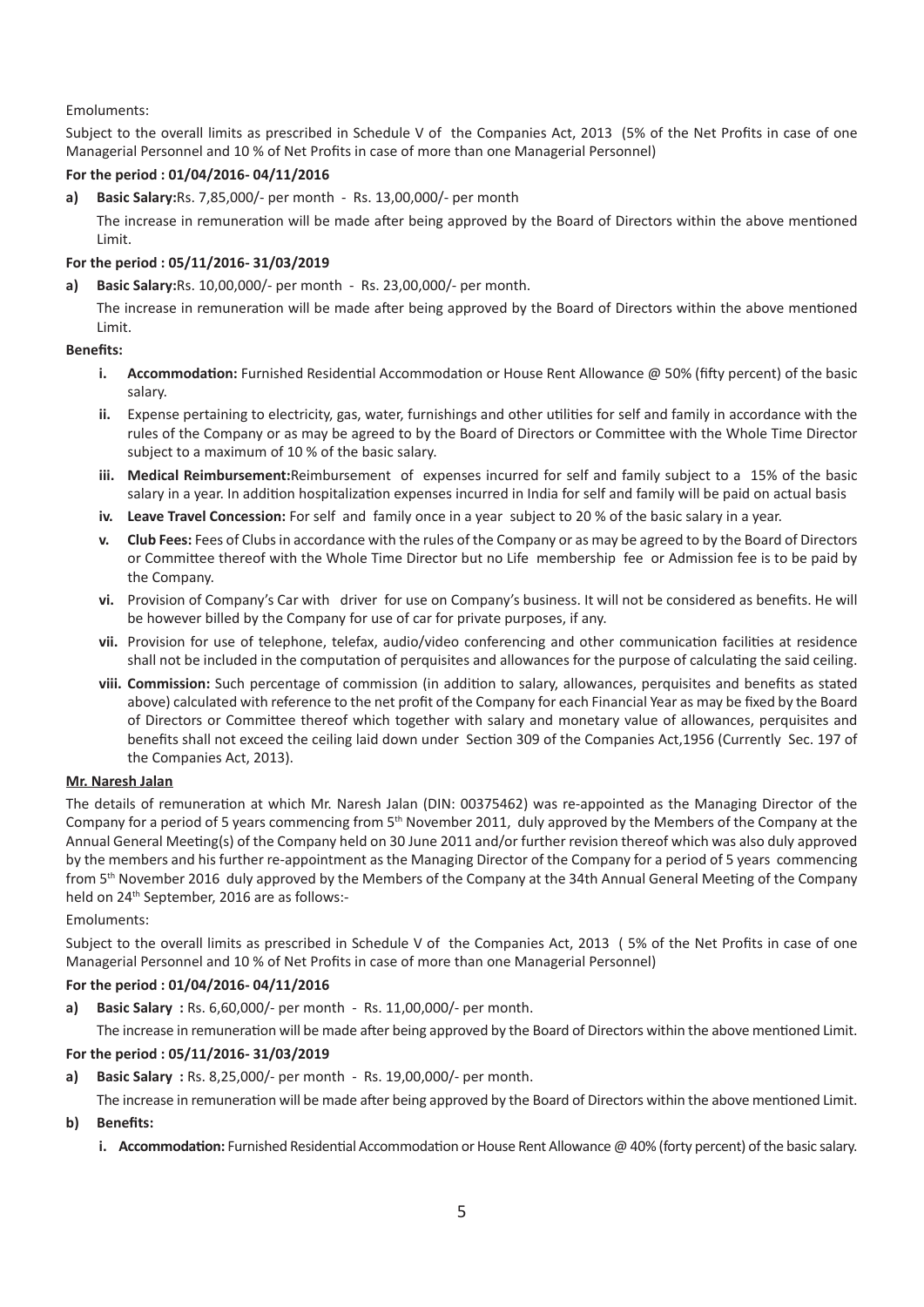- **ii. Medical Reimbursement:** Reimbursement of expenses incurred for self and family subject to a 12% of the basic salary in a year. In addition hospitalization expenses incurred in India for self and family will be paid on actual basis.
- **iii. Leave Travel Concession:** For self and family once in a year subject to 11 % of the basic salary in a year.
- iv. Contribution to National Pension Scheme not exceeding 10% of the basic salary.
- **v. Club Fees:** Fees of Clubs in accordance with the rules of the company or as may be agreed to by the Board of Directors or Committee thereof with the Whole Time Director but no Life membership fee or Admission fee is to be paid by the Company. However it will not include corporate membership of the Club(s).
- **vi.** Provision of Company's Car with driver for use on Company's business. It will not be considered as benefits. He will be however billed by the Company for use of car for private purposes, if any.
- vii. Provision for use of telephone, telefax, audio/video conferencing and other communication facilities at residence shall not be included in the computation of perquisites and allowances for the purpose of calculating the said ceiling.
- **viii.** Provision of lease rent not exceeding Rs. 5,00,000 per month.
- ix. Commission: Such percentage of commission (in addition to salary, allowances, perquisites and benefits as stated above) calculated with reference to the net profit of the Company for each financial year as may be fixed by the Board of Directors or Committee thereof which together with salary and monetary value of allowances, perquisites and benefits shall not exceed the ceiling laid down under Sec. 309 of the erstwhile Companies Act 2013 (presently Sec. 197 of the Companies Act, 2013).
- **x.** Company's contribution towards Provident Fund as per Rules of the Company, but not exceeding 12% of the Salary.

#### **ANNEXURE-II**

#### **INFORMATION PURSUANT TO PART II OF SCHEDULE V OF THE COMPANIES ACT, 2013.**

#### I. *GENERAL INFORMATION*

#### **(1)** *Nature of Industry-***Manufacturer and Exporter of Forgings**

The Company is engaged in the manufacturing of Forgings which has the applications in Railways (safety items), Automobiles, Mining and Exports.

- **(2) Date or expected date of commencement of Commercial ProducƟon**: Not Applicable
- **(3) In case of new companies expected date of commencement of acƟviƟes as per project approved by Financial InsƟtuƟons appearing in the prospectus:**

 $\sqrt{R}$ 

Not Applicable

**(4) Financial Performance during last three financial periods:** 

|                                              |           |           | (RS. In Lacs) |
|----------------------------------------------|-----------|-----------|---------------|
| <b>Particulars</b>                           | 2013-14   | 2014-15   | 2015-16       |
| Sales and operating income                   | 42,952.78 | 74,075.95 | 89,715.37     |
| Other Income                                 | 238.69    | 573.32    | 342.96        |
| Profit before interest, depreciation and tax | 5,996.47  | 13,993.38 | 18,014.22     |
| Profit before Tax                            | 12,78.29  | 7,473.35  | 7,842.18      |
| Profit after tax                             | 845.25    | 5,488.94  | 7,473.58      |

### **(5) Foreign investments or collaboraƟon, if any:**

The Company had issued and allotted on preferential basis 21,48,400 equity shares of Rs. 10/- each at a price of Rs. 128/- per share to International Financial Corporation (IFC). Currently, IFC is holding 10,44,215 shares in the Company.

#### **II.** *INFORMATION ABOUT THE APPOINTEE*

| <b>Particulars</b> |                          |                           | Mr. Mahabir Prasad Jalan                                          | Mr. Naresh Jalan                                                                       |  |
|--------------------|--------------------------|---------------------------|-------------------------------------------------------------------|----------------------------------------------------------------------------------------|--|
|                    |                          | <b>Background details</b> |                                                                   |                                                                                        |  |
|                    | $\overline{\phantom{a}}$ |                           | Education Qualification   B. Tech (Mechanical) from BITS (Pilani) | MBA (Marketing and Finance)                                                            |  |
|                    |                          | Experience                |                                                                   | Successful Technocrat from BITS Pilani   He possesses more than 20 years of experience |  |
|                    |                          |                           |                                                                   | having more than 45 years work experience in Forging industry. Under his leadership,   |  |
|                    |                          |                           | in Forging Industry.                                              | the Company has achieved high growth in                                                |  |
|                    |                          |                           |                                                                   | turnover. He is also managing the marketing                                            |  |
|                    |                          |                           |                                                                   | aspects of the Company,                                                                |  |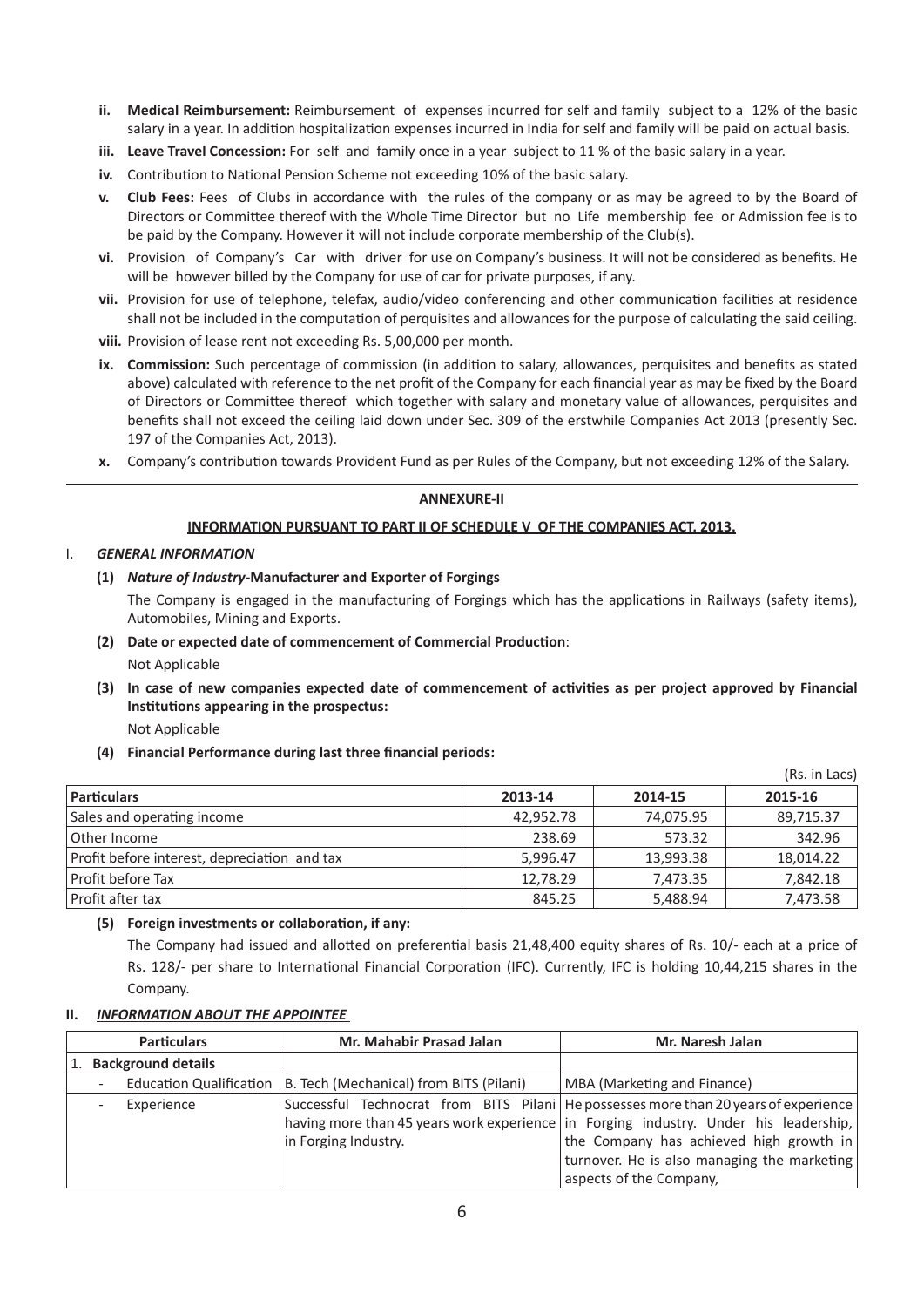| <b>Particulars</b>                                                                                                                                                    | Mr. Mahabir Prasad Jalan                                                                                                                                                                                                                                                                                                                                                                                                                                                                                                  |                        | Mr. Naresh Jalan                                                                                                                                                                                                                                                                                                                                                                                                                                                                                                                                                                |                                                                                                                                                                                                                                                                                                                                      |  |
|-----------------------------------------------------------------------------------------------------------------------------------------------------------------------|---------------------------------------------------------------------------------------------------------------------------------------------------------------------------------------------------------------------------------------------------------------------------------------------------------------------------------------------------------------------------------------------------------------------------------------------------------------------------------------------------------------------------|------------------------|---------------------------------------------------------------------------------------------------------------------------------------------------------------------------------------------------------------------------------------------------------------------------------------------------------------------------------------------------------------------------------------------------------------------------------------------------------------------------------------------------------------------------------------------------------------------------------|--------------------------------------------------------------------------------------------------------------------------------------------------------------------------------------------------------------------------------------------------------------------------------------------------------------------------------------|--|
| 2. Past Remuneration for the                                                                                                                                          | Year                                                                                                                                                                                                                                                                                                                                                                                                                                                                                                                      | <b>Amount in Lakhs</b> | Year                                                                                                                                                                                                                                                                                                                                                                                                                                                                                                                                                                            | <b>Amount in Lakhs</b>                                                                                                                                                                                                                                                                                                               |  |
| Past three years                                                                                                                                                      | 2013-14                                                                                                                                                                                                                                                                                                                                                                                                                                                                                                                   | 186.56                 | 2013-14                                                                                                                                                                                                                                                                                                                                                                                                                                                                                                                                                                         | 149.65                                                                                                                                                                                                                                                                                                                               |  |
|                                                                                                                                                                       | 2014-15                                                                                                                                                                                                                                                                                                                                                                                                                                                                                                                   | 266.63                 | 2014-15                                                                                                                                                                                                                                                                                                                                                                                                                                                                                                                                                                         | 222.46                                                                                                                                                                                                                                                                                                                               |  |
|                                                                                                                                                                       | 2015-16                                                                                                                                                                                                                                                                                                                                                                                                                                                                                                                   | 268.65                 | 2015-16                                                                                                                                                                                                                                                                                                                                                                                                                                                                                                                                                                         | 200.13                                                                                                                                                                                                                                                                                                                               |  |
| 3. Recognition or awards                                                                                                                                              | Nil                                                                                                                                                                                                                                                                                                                                                                                                                                                                                                                       |                        |                                                                                                                                                                                                                                                                                                                                                                                                                                                                                                                                                                                 | Nil                                                                                                                                                                                                                                                                                                                                  |  |
| 4. Job profile and his suitability                                                                                                                                    | <b>Job Profile</b><br>Making operations of the Company<br>profitable<br>through<br>effective<br>and<br>utilization of Company's<br>optimum<br>resources.<br>To maintain profitability as per Business<br>Plan.<br>Development of New Business.<br>$\bullet$<br>Project Planning and Execution.<br>$\bullet$<br>Legal Matters.<br>$\bullet$<br>Employee and customer satisfaction.<br>Enhancing shareholders value.<br>Identification<br>$\alpha$ f<br>business<br>new<br>$\bullet$<br>opportunities and implementing them |                        | <b>Job Profile</b><br>$\bullet$<br>Making operations of the Company<br>profitable through effective and optimum<br>utilization of Company's resources.<br>To maintain profitability as per Business<br>Plan.<br>Increase the level of Productivity.<br>$\bullet$<br>Increase in the Turnover of the Company.<br>$\bullet$<br>To maintain desired level of Operating<br>$\bullet$<br>Margins.<br>To monitor Financial Planning and Control.<br>To monitor Forex Exposure of the<br>Company.<br>Employee and customer satisfaction.<br>$\bullet$<br>Enhancing shareholders value. |                                                                                                                                                                                                                                                                                                                                      |  |
|                                                                                                                                                                       |                                                                                                                                                                                                                                                                                                                                                                                                                                                                                                                           |                        | Suitability<br>In view of the above and also in view of the high esteem in which they are held in the<br>Company for his commercial knowledge and business acumen, the Board considers<br>Mr. Mahabir Prasad Jalan and Mr. Naresh Jalan suitable for shouldering responsibilities<br>pertaining to various facets governing the operations of the Company.                                                                                                                                                                                                                      |                                                                                                                                                                                                                                                                                                                                      |  |
| 5. Remuneration Proposed                                                                                                                                              | The proposed remuneration is set out in herein above. Further, the salary payable/paid<br>shall be within the overall limits as prescribed under the Companies Act, 2013 read with<br>Schedule V.                                                                                                                                                                                                                                                                                                                         |                        |                                                                                                                                                                                                                                                                                                                                                                                                                                                                                                                                                                                 |                                                                                                                                                                                                                                                                                                                                      |  |
| Profile with<br>respect<br>to<br>of<br>Industry,<br><b>Size</b><br>the<br>Company, profile of the<br>position and person.                                             | 6. Comparative remuneration The remuneration offered is comparable to the peers in the industry who are of same size<br>and of the persons who are holding similar positions                                                                                                                                                                                                                                                                                                                                              |                        |                                                                                                                                                                                                                                                                                                                                                                                                                                                                                                                                                                                 |                                                                                                                                                                                                                                                                                                                                      |  |
| 7. Pecuniary<br>directly or indirectly with Mahabir Prasad Jalan is not entitled to<br>the Company or relationship<br>the<br>with<br>managerial<br>personnel, if any: | remuneration from the Company under<br>any other head. Mr. Mahabir Prasad Jalan<br>is related to Mr. Naresh Jalan, Managing<br>Director.                                                                                                                                                                                                                                                                                                                                                                                  |                        |                                                                                                                                                                                                                                                                                                                                                                                                                                                                                                                                                                                 | relationship Save as what is setout herein, Mr. Mr. Naresh Prasad Jalan is related to Mr.<br>Mahabir Prasad Jalan, Chairman-cum-Whole<br>time Director. He has been paid Rs. 24,00,000<br>towards lease rent for the year 2015-16.<br>However, the same amount is included while<br>calculating his proposed salary as stated above. |  |

## III. *OTHER INFORMATION*

| 1. Reasons of Inadequate<br><b>Profits</b> | The Medium and Heavy Commercial vehicle segment fell by 18.90 per cent in second<br>quarter of the financial year 2016-17 as compared to 1st quarter in 2016-17.                                                                                                                                                                                                                                                                                                                                                           |
|--------------------------------------------|----------------------------------------------------------------------------------------------------------------------------------------------------------------------------------------------------------------------------------------------------------------------------------------------------------------------------------------------------------------------------------------------------------------------------------------------------------------------------------------------------------------------------|
|                                            | The demand of the class-8 trucks in North American market fell sharply by more than 30%<br>in the calendar year 2016 as compared to calendar year 2015.                                                                                                                                                                                                                                                                                                                                                                    |
|                                            | On account of the above two factors the total net sales for the half year ended 30th<br>September, 2016 was Rs. 374.20 Cr as compared to Rs. 471.83 Cr for the half year ended<br>30th September, 2015 resulting in the fall of 20.60 %. The export turnover fell from<br>Rs.246.70 Cr for the half year ended 30th September, 2015 to Rs. 119.50 Cr for the half year<br>ended 30th September, 2016 resulting in the fall of 51.55%.                                                                                      |
|                                            | The Company has embarked upon a major expansion of its forging facilities by 80000 tons<br>which got finally commercialized in December, 2015. However, the Company was not able<br>to make an optimum utilisation of the new facilities on account of the poor demand as<br>mentioned above. The Company had a higher interest cost during the above period due to<br>less exports and commercialization of the new plant and low capacity utilisation of the new<br>plant increased the operational cost of the company. |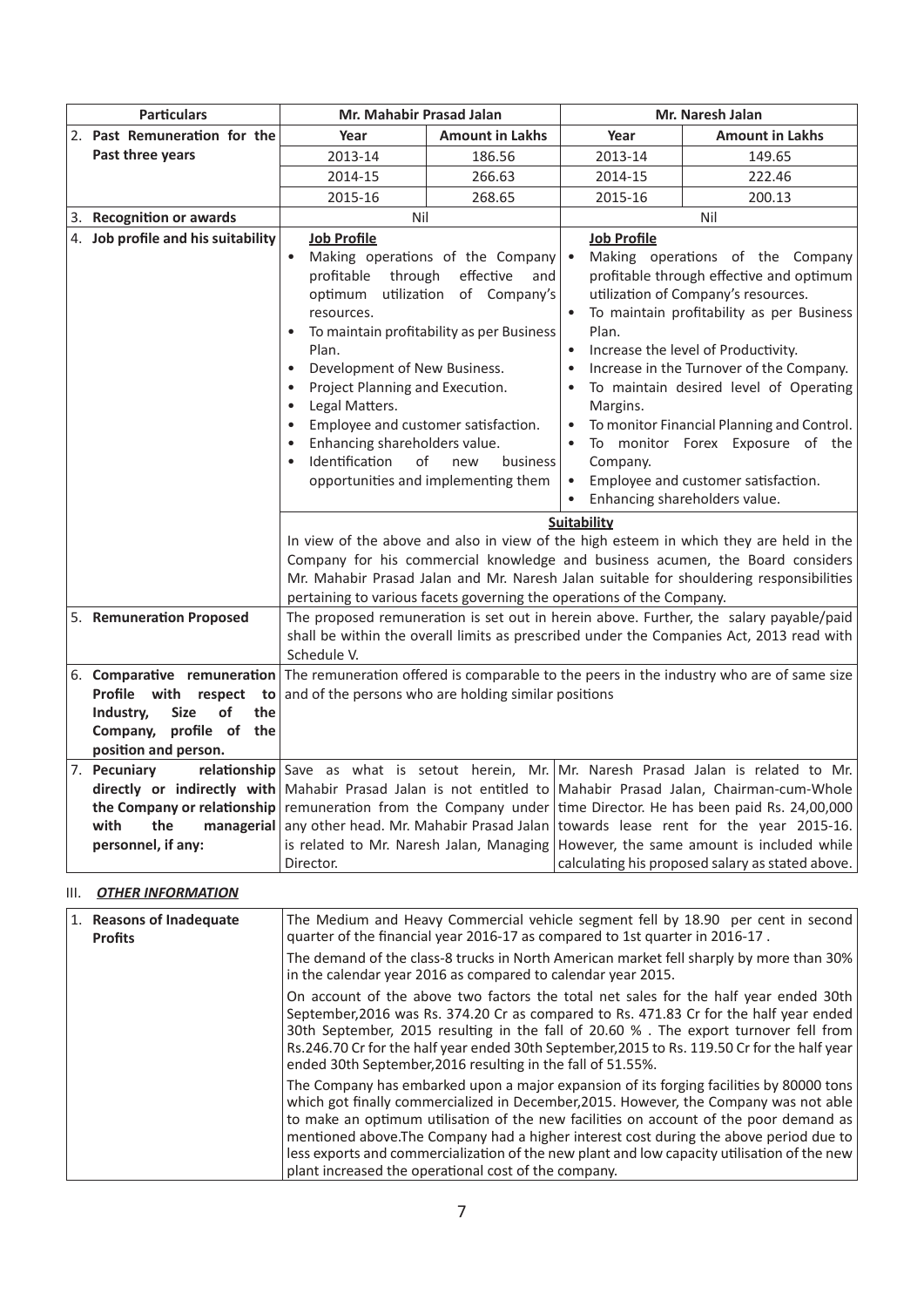|                                                              | The Company has always earned adequate profits in the previous years. However, on<br>account of the above reasons the Company was not able to earn adequate profits in the<br>financial year 2016-17.                                                                                                                                                                                                            |  |  |
|--------------------------------------------------------------|------------------------------------------------------------------------------------------------------------------------------------------------------------------------------------------------------------------------------------------------------------------------------------------------------------------------------------------------------------------------------------------------------------------|--|--|
| 2. Steps taken or proposed<br>to be taken for<br>improvement | The main focus of the Company is to improve the operating efficiency of the new press<br>plant. In order to achieve this objective the Company has developed lots of new products.<br>The status of the same for its new facility as on $30th$ September, 2016 is :                                                                                                                                              |  |  |
|                                                              | Received approvals from customer for 57 products.<br>٠                                                                                                                                                                                                                                                                                                                                                           |  |  |
|                                                              | Submitted samples to customers for 57 products.<br>$\bullet$                                                                                                                                                                                                                                                                                                                                                     |  |  |
|                                                              | Initiated process of development of the samples for submission to the customers for<br>$\bullet$<br>43 products.                                                                                                                                                                                                                                                                                                 |  |  |
|                                                              | The above will help to increase the capacity utilization of the new facilities and thus<br>optimize the operating cost of the plant and improve margins.                                                                                                                                                                                                                                                         |  |  |
|                                                              | The Company has added new customers in this financial year which the Company hopes to<br>supply on an optimum scale in the next financial year.                                                                                                                                                                                                                                                                  |  |  |
|                                                              | The Company has also taken steps to augment its export sales which will help the Company<br>to propel the margins and reduce its interest cost.                                                                                                                                                                                                                                                                  |  |  |
|                                                              | The Company has taken proactive measures in cost conservation and the promoters aided<br>by the top management, have worked out strategies to meet the challenges ahead and<br>increase the Company's turnover. It has also taken steps to de-risk the business model of<br>the Company and has implemented modern management initiatives aimed at exercising<br>tighter controls on cost and overhead expenses. |  |  |
| Expected increase in productivity                            | The Company has taken appropriate steps to ensure improvement in profitability in                                                                                                                                                                                                                                                                                                                                |  |  |
| and profits in measurable terms                              | future which is subject to improvement in economic scenario and market condition. The                                                                                                                                                                                                                                                                                                                            |  |  |
|                                                              | performance of the Company has been affected due to various external factors. It would                                                                                                                                                                                                                                                                                                                           |  |  |
|                                                              | therefore, be inappropriate to quantify in measurable terms the likely increase in productivity<br>and profits, which would take place as a result of the steps taken by the Company.                                                                                                                                                                                                                            |  |  |
|                                                              |                                                                                                                                                                                                                                                                                                                                                                                                                  |  |  |

## **Details about the Directors**

| <b>Name of the Director</b>                                                                                                    | <b>MAHABIR PRASAD JALAN</b>                                                                                                                                                                                                                                          | <b>NARESH JALAN</b>                                                                                                                                                                                                                                    |  |
|--------------------------------------------------------------------------------------------------------------------------------|----------------------------------------------------------------------------------------------------------------------------------------------------------------------------------------------------------------------------------------------------------------------|--------------------------------------------------------------------------------------------------------------------------------------------------------------------------------------------------------------------------------------------------------|--|
| <b>DIN</b>                                                                                                                     | 00354690                                                                                                                                                                                                                                                             | 00375462                                                                                                                                                                                                                                               |  |
| Date of Birth                                                                                                                  | 10.04.1949                                                                                                                                                                                                                                                           | 04.10.1975                                                                                                                                                                                                                                             |  |
| Qualification                                                                                                                  | B. Tech (Mechanical) from BITS (Pilani)                                                                                                                                                                                                                              | MBA (Marketing and Finance)                                                                                                                                                                                                                            |  |
| Expertise in Specific Functional<br>Area                                                                                       | Successful Technocrat from BITS Pilani<br>having more than 45 years<br>work<br>experience in Forging Industry                                                                                                                                                        | He possesses more than 20 years of experience<br>in Forging industry. Under his leadership, the<br>Company has achieved high growth in turnover.<br>He is managing the marketing aspects of the<br>Company                                             |  |
| Membership<br>Board<br>Companies                                                                                               | of other   1) Ramkrishna Rail & Infrastructure Pvt<br>Ltd<br>2) Clifftop Infrabuild Pvt Ltd<br>3) North East Infra Properties Pvt Ltd<br>4) Globe Forex & Travels Ltd<br>5) Dove Airlines Pvt Ltd<br>6) Ramkrishna Aviation Land Systems<br>Maritime Private Limited | 1) Ramkrishna Rail & Infrastructure Pvt Ltd<br>2) Clifftop Infrabuild Pvt Ltd<br>3) North East Infra Properties Pvt Ltd<br>4) Globe Forex & Travels Ltd<br>5) Dove Airlines Pvt Ltd<br>6) Ramkrishna Aviation Land Systems Maritime<br>Private Limited |  |
| Member of the Chairman -<br>Chairman $/$<br>Committee of the Board<br>Directors of the Company                                 | of   1. Management and Finance Committee<br>Member -<br>1. Corporate Social Responsibility Committee                                                                                                                                                                 | Member -<br>1. Management and Finance Committee<br>2. Corporate Social Responsibility Committee                                                                                                                                                        |  |
| Member of the Nil<br>Chairman $/$<br>Committee of Board of Directors<br>of other Public Companies of<br>which he is a director |                                                                                                                                                                                                                                                                      | Nil                                                                                                                                                                                                                                                    |  |
| Shareholding                                                                                                                   | 451000 shares                                                                                                                                                                                                                                                        | 285750 shares                                                                                                                                                                                                                                          |  |
| Inter-se Relationship<br>between l<br><b>Directors</b>                                                                         | Mahabir Prasad Jalan and Naresh Jalan<br>are related to each other.                                                                                                                                                                                                  | Naresh Jalan and Mahabir Prasad Jalan are<br>related to each other.                                                                                                                                                                                    |  |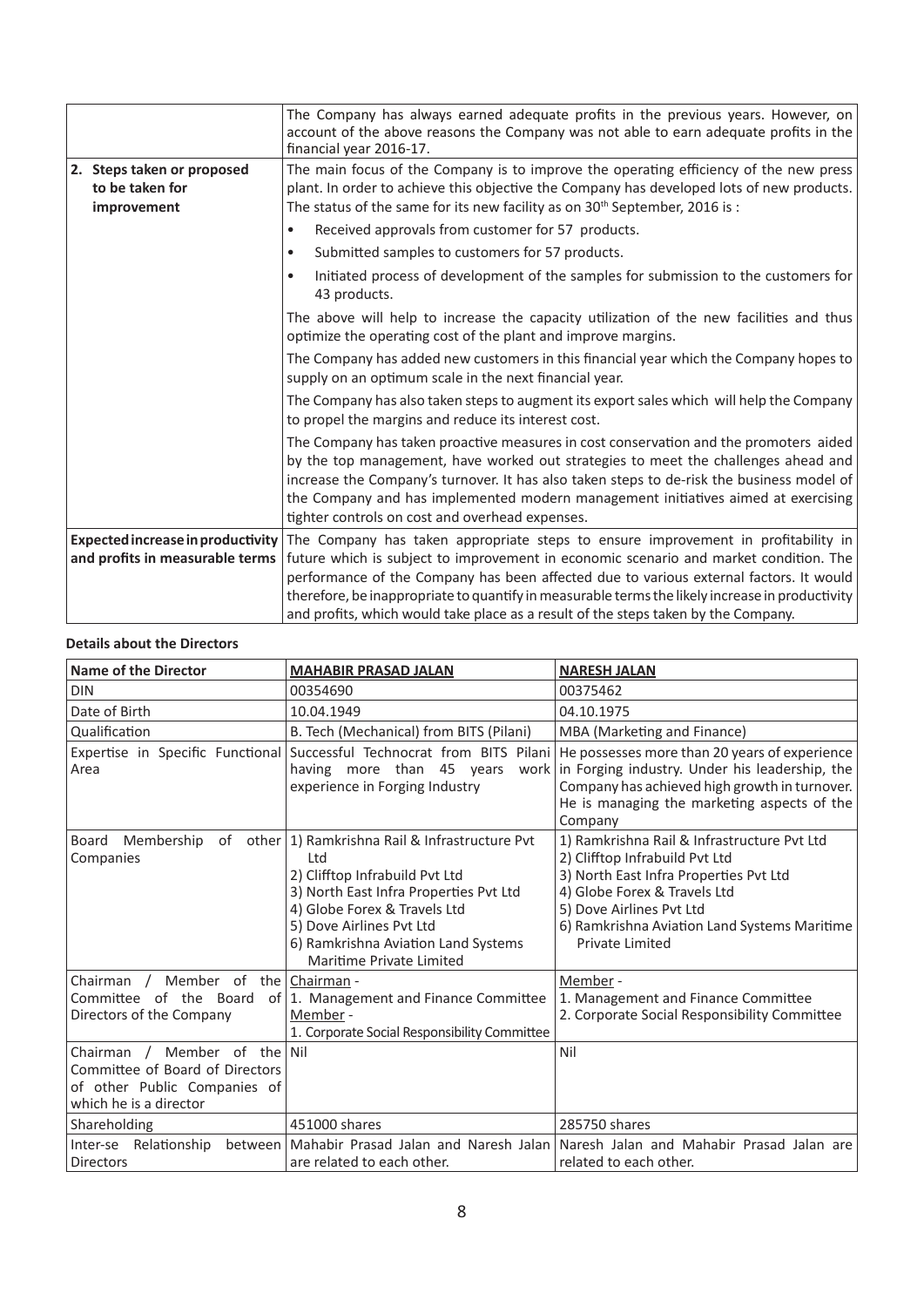

## **RAMKRISHNA FORGINGS LIMITED**

CIN No: L74210WB1981PLC034281 RAMKRISHNA CHAMBERS, 72 SHAKESPEARE SARANI, KOLKATA-700017. Email- neha.gupta@ramkrishnaforgings.com, Phone:033-39840900. Fax-033-39840998 Website: www.ramkrishnaforgings.com

## **POSTAL BALLOT FORM**

(Please read the instructions printed overleaf carefully before completing this form) Postal Ballot No.:

1. Name and Registered Address of the Sole/First named member (in block letters)

:

:

:

- 2. Name(s) of the Joint Member(s), if any
- 3. DP ID No./ Client ID No./ Registered Folio No. \* (\*applicable to investors holding shares in physical form)
- 4. Number of Equity Shares held :

I/We hereby exercise my/our vote(s) in respect of the Special Resolution(s) to be passed through postal ballot/ e-voting for the business stated in the Notice dated 11th February, 2017 by sending my/our assent (for) or dissent (against) to the said Resolution (please refer the Notice for full text of resolution) by placing a tick  $(\checkmark)$  mark at the appropriate box below:

| Item<br>no. of<br>the<br>Notice. | <b>Brief Description</b>                                                                                                                                                                                 | <b>No. of Equity</b><br>Share(s) for<br>which vote $(s)$<br>cast | I/We assent to<br>the Resolution<br>(FOR) | I/We dissent to<br>the Resolution<br>(AGAINST) |
|----------------------------------|----------------------------------------------------------------------------------------------------------------------------------------------------------------------------------------------------------|------------------------------------------------------------------|-------------------------------------------|------------------------------------------------|
| 1.                               | Special Resolution for Payment of approved remuneration to<br>Mr. Mahabir Prasad Jalan (DIN: 00354690) as the Wholetime<br>Director designated as the Chairman of the Company as<br>minimum remuneration |                                                                  |                                           |                                                |
| 2.                               | Special Resolution for Payment of approved remuneration to<br>Mr. Naresh Jalan (DIN: 00375462) as the Managing Director<br>as minimum remuneration.                                                      |                                                                  |                                           |                                                |

Place : Date:

(Signature of the Member)

**Particluars of E-Voting**

**------------------**"**--------------------------------------------**"**-------------------------------------------**"**-----------------**

| <b>E-voting Event Number (EVEN)</b> | User ID | <b>Password</b> |
|-------------------------------------|---------|-----------------|
|                                     |         |                 |

**Note: Please read the instructions printed overleaf carefully before exercising the vote.**